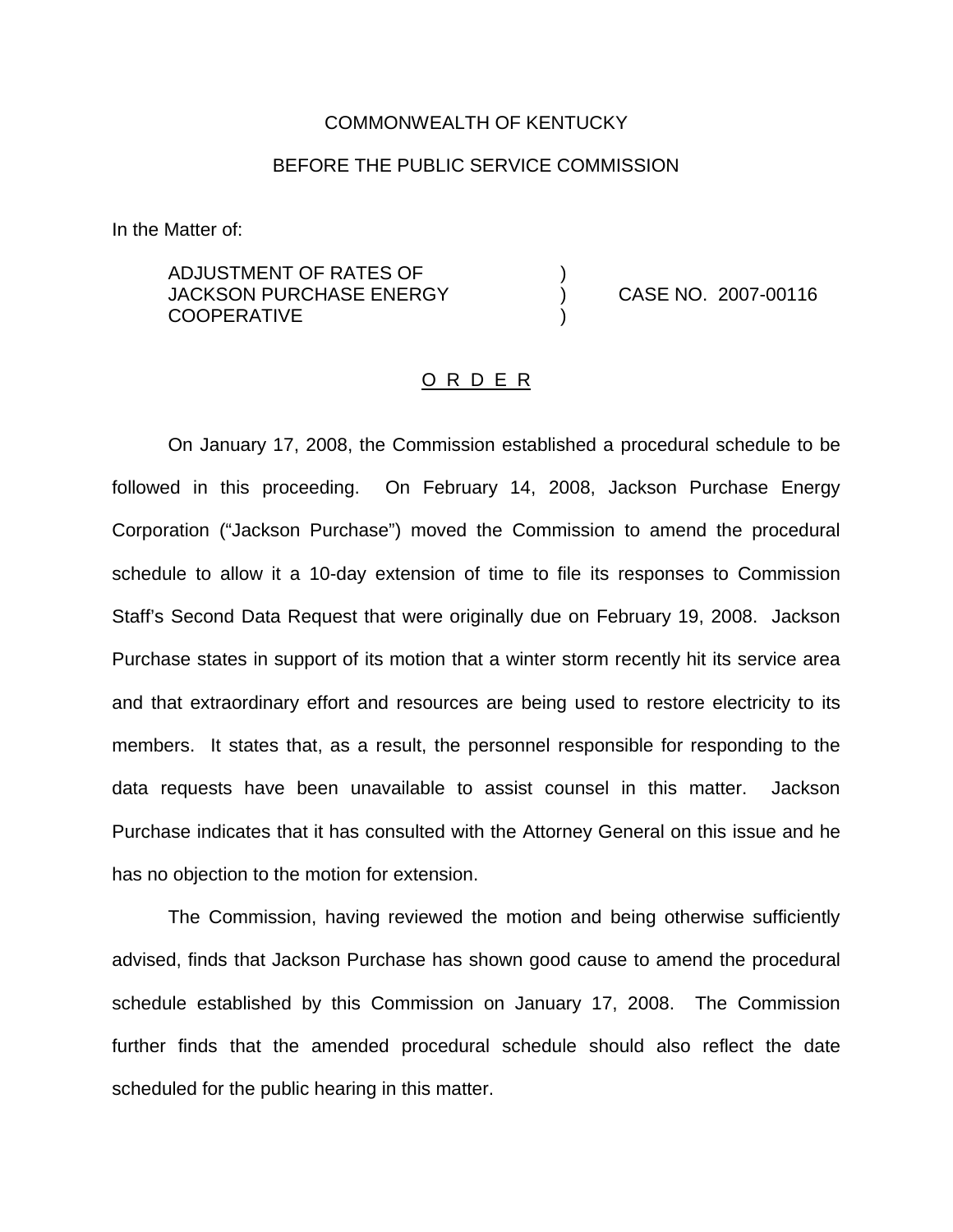## IT IS THEREFORE ORDERED that:

1. Jackson Purchase's motion for extension of time is granted.

2. The procedural schedule set forth in Appendix A, which is appended hereto and incorporated herein, shall be followed and supersedes the previous schedule established in the Commission's January 17, 2008 Order.

Done at Frankfort, Kentucky, this 22<sup>nd</sup> day of February, 2008.

By the Commission

ATTEST:

Robert a amat for the